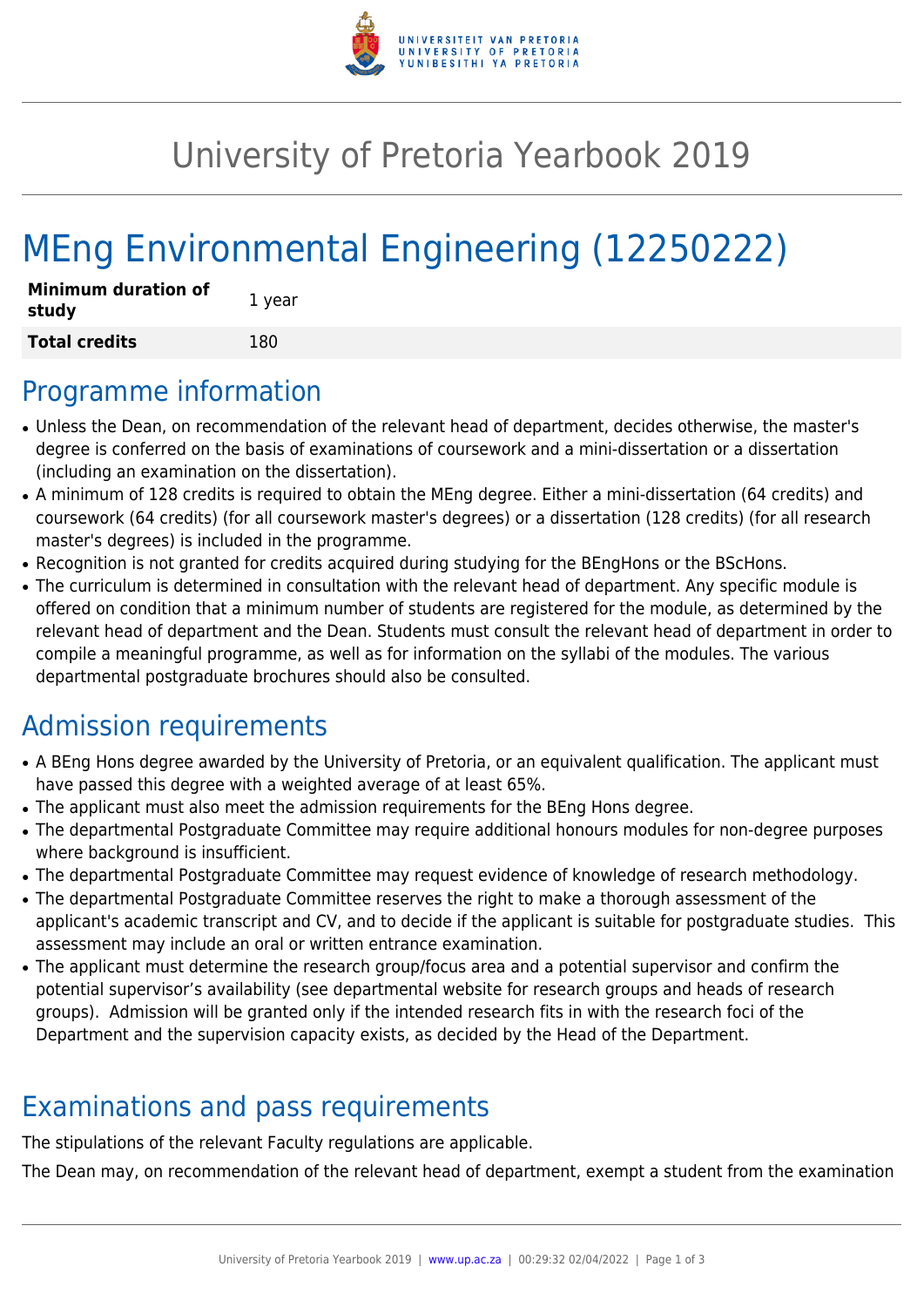

on the dissertation.

Guidelines for the preparation and examination of mini-dissertations are available from all departments. The average mark awarded by all the examiners is the final mark, with the pass mark being at least 50%.

#### Research information

A student must by means of a dissertation or mini-dissertation prove that he or she is capable of planning, instituting and executing a scientific investigation. Unless the Senate, on the recommendation of the supervisor, decides otherwise, a student, before or on submission of a dissertation, must submit proof issued by a recognised academic journal that an article was submitted, to the Head: Student Administration. The draft article should be based on the research that the student has conducted for the dissertation and be approved by the supervisor if the supervisor is not a co-author. The supervisor shall be responsible for ensuring that the paper is taken through all the processes of revision and resubmission, as may be necessary. Conferment of the degree may be made subject to compliance with the stipulations of this regulation.

#### Pass with distinction

- i. A student who submits a dissertation passes with distinction if an average mark of at least 75% is obtained for the dissertation (and the examination on the dissertation).
- ii. A student who completes the master's degree on grounds of coursework and a mini-dissertation, passes with distinction if a weighted average mark of at least 75% is obtained in the first 128 credits obtained for the degree [first 256 credits in the case of the MEng (Engineering Management), MEng (Project Management), MSc (Engineering Management) or the MSc (Project Management)], provided that 64 of these credits are allocated to the mini-dissertation. However, the degree is not awarded with distinction should a student fail any of these modules (excluding modules which have been timeously discontinued). The degree is also not awarded with distinction if a student obtains less than 70% for the mini-dissertation.